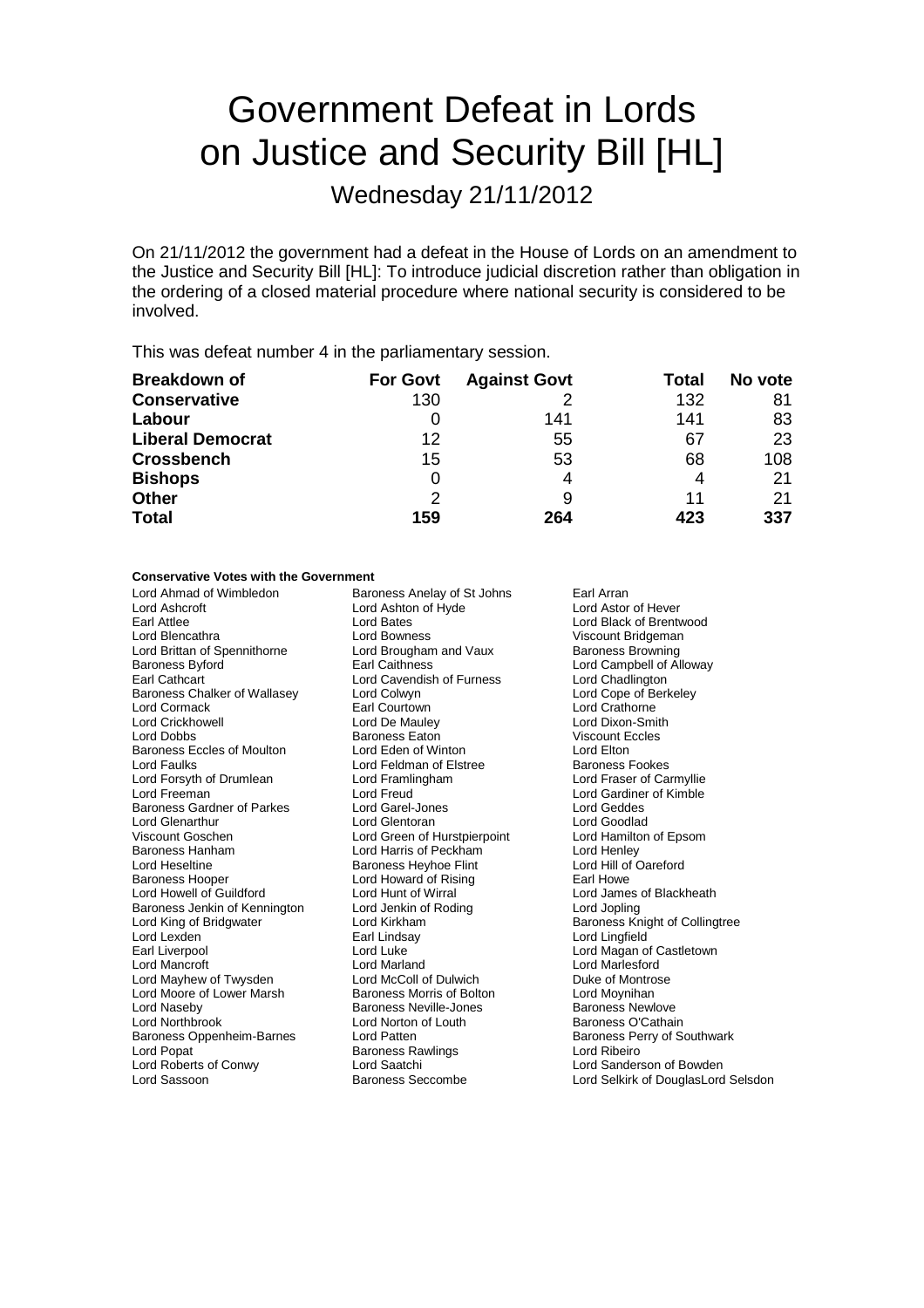Baroness Shackleton of Belgravia Baroness Sharples<br>
Lord Shaw of Northstead Lord Sheikh Lord Shaw of Northstead **Lord Sheikh Baroness Shephard of Northwold**<br>
Lord Shephard Baroness Stedman-Scott<br>
Baroness Stedman-Scott Earl Shrewsbury **Earl Shrewsbury** Lord Spicer **Baroness Stedman-Scott**<br>
Lord Stewartby **Baroness Stowell of Beeston** Lord Strathclyde Lord Taylor of Holbeach Lord Trefgarne<br>
Lord True Lord Trefgarne<br>
Lord True Lord Tugendhat Baroness Verma Lord Wakeham Baroness Warsi Viscount Younger of Leckie

Baroness Stowell of Beeston Lord Strathcly<br>
Lord Trefgarne Lord Trimble Lord Tugendhat **Viscount Ullswater**<br>
Lord Wakeham **Victory Control Control Control Baroness Warsi** Baroness Wheatcroft

Lord Hodgson of Astley Abbotts

### **Labour Votes with the Government**

**-**

**Conservative Votes against the Government**

**Labour Votes against the Government** Baroness Adams of Craigielea Lord Adonis Lord Ahmed Lord Anderson of Swansea Lord Bach Baroness Baroness Baroness Baroness Baroness Baroness Baroness Baroness Baroness Baroness Baroness Baroness Baroness Baroness Baroness Baroness Baroness Baroness Baroness Baroness Barones Lord Bassam of Brighton Lord Berkeley<br>
Lord Borrie Cord Bradley Lord Brooke of Alverthorpe Lord Brookman and Lord Brookman Lord Brookman Lord Browne<br>
Lord Campbell-Savours Lord Carter of Coles Lord Christopher Lord Campbell-Savours Lord Carter of Cole<br>
Lord Clark of Windermere<br>
Lord Clinton-Davis Lord Clark of Windermere Lord Clinton-Davis Lord Collins of Highbury<br>Baroness Corston Baroness Crawley Lord Cunningham of Fell Lord Davidson of Glen Clova Lord Davies of Coity Lord Davies Lord Davies Lord Davies Lord Desai<br>Lord Davies of Stamford Baroness Dean of Thornton-le-Fylde Lord Desai Baroness Donaghy **Constant Lord Donoughue**<br>
Lord Elder<br>
Lord Evans of Parkside Baroness Farrington of Ribbleton Lord Faulkner of Worcester Lord Foster of Bishop Auckland Lord Foulkes of Cumnock **Baroness Gale** Lord Gilbert Lord Gilbert Baroness Golding The Lord Goldsmith<br>Baroness Gould of Potternewton Lord Grantchester The Lord Grenfell Baroness Gould of Potternewton Lord Grantchester The Lord Grenfell<br>Lord Griffiths of Burry Port Lord Grocott Lord Grocott Niscount Hanworth Lord Griffiths of Burry Port Lord Grocott Viscount Hanworth Lord Harris of Haringey **Lord Harrison**<br>
Lord Haskel Chilton Lord Haworth Baroness Healy of Primrose Hill Baroness Henig Baroness Healy of Eggardoness Hilton of Eggardoness Hollis of Heigham Baroness Hollis of Heigham Lord Howarth of Newport Baroness Howells of St Davids Lord Howie of Troon Lord Hoyle<br>
Lord Hughes of Woodside Baroness Hughes of Stretford Lord Irvine of Lairg Lord Hughes of Woodside **Baroness Hughes of Stretford** Lord Irvine Cord Irvine<br>Lord Janner of Braunstone **Baroness Jay of Paddington** Lord Jones Lord Janner of Braunstone<br>
Baroness Jones of Whitchurch<br>
Lord Judd<br>
Lord Judd Baroness Jones of Whitchurch Lord Judd<br>
Lord Kennedy of Southwark Lord King of West Bromwich Lord Kinnock<br>
Lord Kennedy of Southwark Lord King of West Bromwich Lord Kinnock Baroness Kinnock of Holyhead Lord Kirkhill Lord Lord Lord Crondall Lord Lord Lord Lord Lord Lord Lympne Lord Lea of Crondall Lord Levy Lord Lympne Baroness Mallalieu **Christian Lord Maxton**<br>Baroness McDonagh **Lord McFall of Alcluith** Lord McKenzie of Luton Lord Mitchell Cord Michell Baroness Morgan of Huyton<br>Lord Morgan Cord Baroness Morris of Yardley Lord Morris of Handsworth Lord Morgan **Baroness Morris of Yardley** Lord Morris of Handsworth Baroness Morris of Handsworth Cord Morris of Handsworth Cord Patel of Bradford<br>Baroness Nye **Morris Cord Andrew Cord Cord Cord Cord And Andrew Cord Patel o** Lord Patel of Blackburn Lord Pendry Cord Pendry Baroness Pitk<br>
Lord Plant of Highfield Lord Ponsonby of Shulbrede Lord Prescott Baroness Prosser and Lord Radice<br>
Lord Rosser Lord Rowlands Lord Rosser **Lord Rowlands**<br>
Baroness Sherlock **Notain Communist Communist Communist Communist Communist Communist Communist Communist Communist Communist Communist Communist Communist Communist Communist Communist Communi** Baroness Sherlock **Charlock** Viscount Simon<br>Baroness Smith of Gilmorehill Lord Soley **Baroness Smith of Balmacar** Baroness Symons of Vernham Dean Baroness Taylor of Bolton Lord Taylor of B<br>Lord Temple-Morris Corp Baroness Thornton Lord Tomlinson Lord Temple-Morris Baroness Thornton Lord Tomlinson Baroness Turner of Camden Lord Warner Communist Charoness Wheeler Baroness Wheeler Baroness White<br>
Baroness Whitaker Communist Communist Communist Communist Communist Communist Charoness Wilkins Baroness Whitaker Lord Whitty<br>
Lord Williams of Elvel Lord Wills

Lord Bradley **Lord Bragg Lord Bragg Lord Browne** Baroness Crawley **Constructs** Lord Cunningham of Felling<br>
Lord Davies of Coity **Constructs** Lord Davies of Oldham Baroness Dean of Thornton-le-Fylde Lord Desai<br>Lord Donoughue Lord Dubs Lord Evans of Parkside<br>
Lord Eaulkner of Worcester<br>
Lord Foster of Bishop Auckland Baroness Hollis of Heigham Lord Howarth Lord Howarth Cord Hoyle<br>
Lord Howie of Troon Lord King of West Bromwich Lord Kinnock<br>
Lord Kirkhill Cord Knight of Weymouth Lord MacKenzie of Culkein Lord Mackenzie of Framwellgate<br>
Lord Maxton Lord McAvoy Lord O'Neill of Clackmannan Lord Patel of Bradford<br>Lord Pendry Clackmannan Baroness Pitkeathlev Lord Ponsonby of Shulbrede Lord Prescott<br>
Lord Radice Cord Richard Lord Soley<br>
Baroness Taylor of Bolton<br>
Lord Taylor of Blackburn<br>
Lord Taylor of Blackburn Lord Triesman and Lord Tunnicliffe<br>
Lord Warner More Baroness Wheeler Lord Wills<br>
Baroness Worthington<br>
Lord Young of Norwoo Lord Woolmer of Leeds Baroness Worthington Lord Young of Norwood Green

Lord Haworth **Baroness Hayter of Kentish Town**<br>
Baroness Henig **Baroness Hilton** of Eggardon Baroness McIntosh of Hudnall

## **Liberal Democrat Votes with the Government**

Baroness Garden of Frognal Baroness Hussein-Ece Baroness Maddock<br>
Lord McNally Cord Newby<br>
Lord Mewby Corean Baroness Nicholson

Baroness Randerson

Lord McNally **Lord Newby** Lord Newby **Baroness Nicholson of Winterbourne**<br>
Baroness Northover **Baroness Randerson** Lord Sharkev